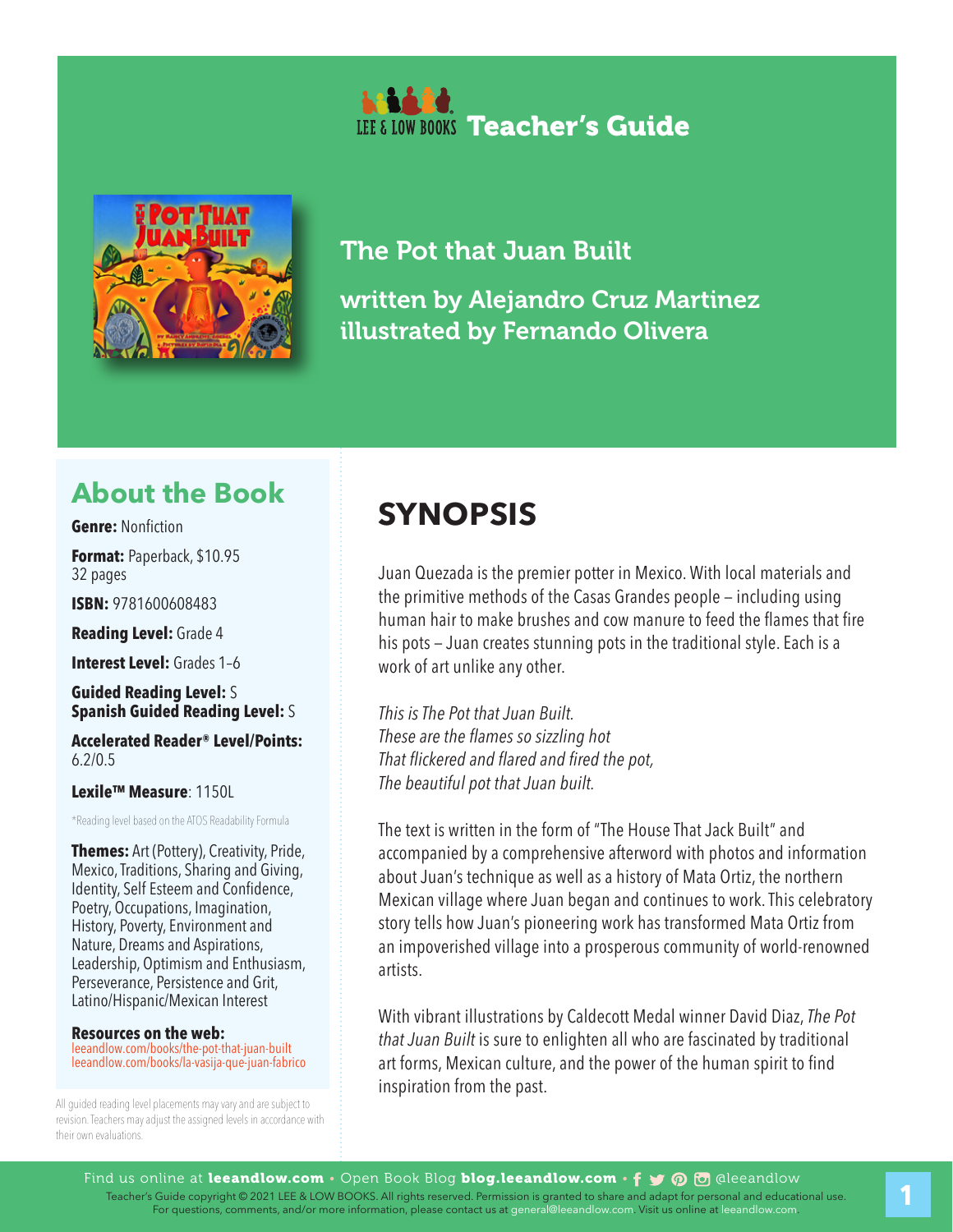

## **BACKGROUND**

### **[Partially adapted and excerpted from the book text and author's afterword]**

#### *Juan Quezada*

- When Juan Quezada was one year old, his family moved to Mata Ortiz. While still a young boy, Juan Quezada became fascinated with pottery after finding potsherds, pieces of broken pottery, from the Casas Grandes civilization.
- Quezada began experimenting with local clays and with colors mixed from local minerals. He was soon using traditional methods to produce clay pots of a fine arts caliber.
- In 1976 Quezada was discovered by anthropologist Spencer MacCallum, who helped him gain worldwide recognition for his art. Quezada taught eight of his ten siblings and many neighbors his methods. He helped transform Mata Ortiz from a poor village into a thriving community of world-famous artists.
- In 1999, Mexico's president Ernesto Zedillo, awarded Quezada the Premio Nacional de Ciencias y Artes, the National Arts and Sciences Award, the highest honor for any artist in Mexico.

#### *Mata Ortiz*

- Mata Ortiz is a village in Northern Mexico, located in the grasslands of Chihuahua, between the Palanganas River and the foothills of the Sierra Madre Mountains. The area was home to the Casas Grandes civilization from the eleventh through the fourteenth centuries.
- Later, Apache tribal people occupied the region for about three hundred years. At the end of the nineteenth century Mexican troops forced the Apache tribes to leave that part of Mexico.
- Mormon farmers from the United States then immigrated into the area, and Chinese immigrants and other new arrivals began settling in Mata Ortiz to work on the railroad. After the Mexican Revolution of 1910-1917, Mata Ortiz was home to mainly seasonal laborers in Mormon orchards and packing houses.
- Until the 1980s, it was very hard for families in Mata Ortiz to make a sustainable income. Juan's discovery of ancient pottery methods changed Mata Ortiz from a poor laborers' village to a successful community of working artists.
- Now more than four hundred artists live and work in Mata Ortiz, which has a total population of two thousand. Nearly every household is home to at least one potter. Thanks to frequent visitors interested in the region's pottery, the village now has a stable local economy and many homes are modernized.

#### *Juan Quezada's Pottery Technique*

- Juan digs clay with a pick and shovel in the foothills outside the village. He soaks it in water to clean it, strains it through old fabric, and leaves the liquid to settle into workable clay.
- He wedges and kneads the clay, and then forms it into a "tortilla," using a shallow bowl called a piki for support. He rolls another lump of clay into a sausage shape called a "chorizo." He wraps this around the edge of the tortilla and pinches and pulls up the walls of the pot.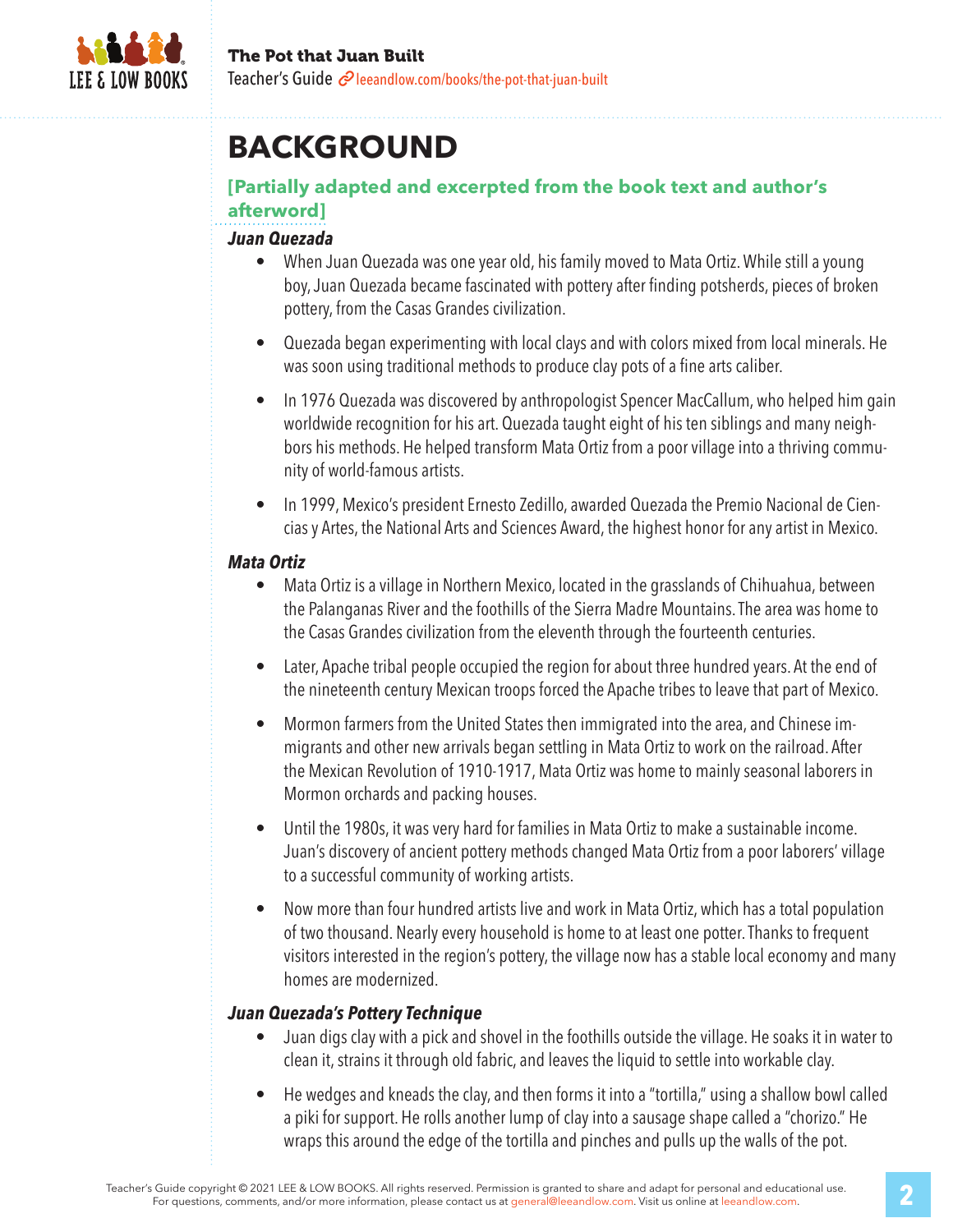

- When the pot is dry he sands and polishes it with a small stone, deer bone, or bean. This takes hours or even days, and gives the pot a smooth, mirrored surface.
- He paints the pot with a delicate brush made from human hair. The paint is made from natural, locally-sourced minerals ground into powder and mixed with clay and water.
- Juan fires his pots in an inverted clay

### **Additional Information**

A PBS Newsline story provides additional perspective on the enormous impact Juan Quezada had on the legacy of Mata Ortiz (https://www.pbs.org/frontlineworld/stories/mexico403/thestory.html#). "We owe it to Juan; he's the teacher," says Jorge Quintana, another Mata Ortiz potter. Spencer MacCallum calls Juan Quezada's life a "true fairy tale." Locals sing ballads celebrating Quezada, such as one song that says, "All of Chihuahua wants to give you thanks/To our great teacher, our friend, Juan Quezada."

## **BEFORE READING**

### **Prereading Focus Questions**

(Reading Standards, Craft & Structure, Strand 5 and Integration of Knowledge & Ideas, Strand 7) (Speaking & Listening Standards, Comprehension & Collaboration, Strands 1 and 2)

Before introducing this book to students, you may wish to develop background knowledge and promote anticipation by posing questions such as the following:

- What are some art forms you know? Where have you seen this kind of art? What was it like?
- Have you ever watched an artist at work? How is the way they work different from the way things are made in factories?
- What kinds of things have you made by hand? How did it feel to make them? How do you feel about the objects you made?
- How do you think an artist's life might differ from other peoples' lives?
- What does "excellence" mean to you? What things would you like to excel in? How might an artist strive for excellence?

### **Exploring the Book**

(Reading Standards, Key Ideas & Details, Strand 1; Craft & Structure, Strand 5; and Integration of Knowledge & Ideas, Strand 7) (Speaking & Listening Standards, Comprehension & Collaboration, Strands 1 and 2)

- Talk about the title of the book. Then ask students what they think this book will most likely be about and whom the book might be about. What do they think might happen? What information do they think they might learn? What makes them think that?
- Take students on a book walk and draw attention to the following parts of the book: front and back covers, author/illustrator biography (on jacket back flap), title page, dedication, illustrations, and author's note.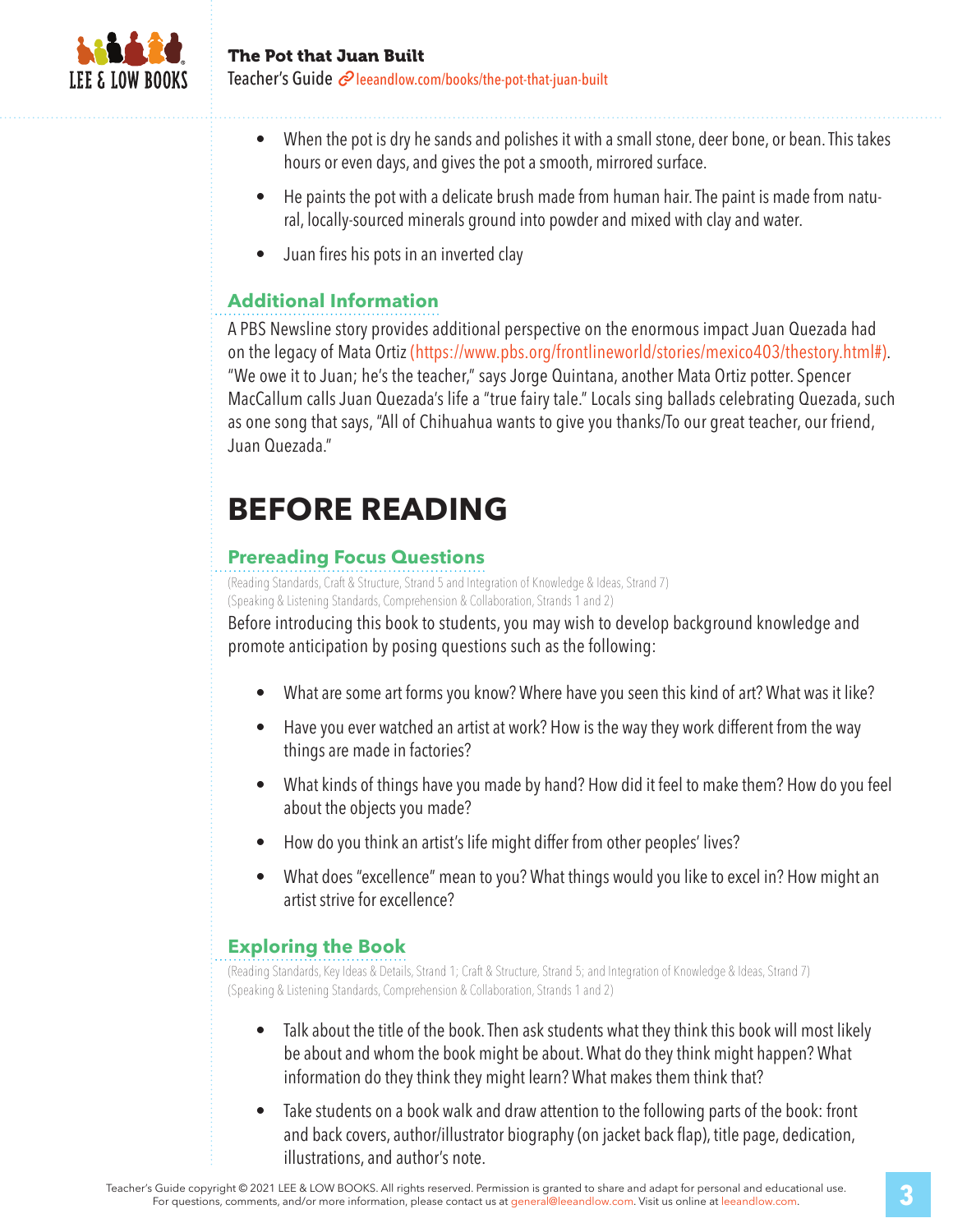

• Talk about the three-part structure of this book and set a plan for how you'll structure. your read aloud (or multiple readings over different sessions). Point out the basic story, told in rhyme in the style of "The House that Jack Built." Ask students if they've heard this rhyme and what it helps them expect for the structure of the story. Point out the smaller information text on each spread, and the extensive afterword and photos at the end.

### **Setting a Purpose for Reading**

(Reading Standards, Key Ideas & Details, Strands 1–3)

Have students read to find out:

- what happened during Juan Quezada's life
- how Juan Quezada's pottery technique was unique
- how Juan Quezada's work impacted his village of Mata Ortiz
- why Juan Quezada's legacy is important to learn about today

Encourage students to consider why the author, Nancy Andrews-Goebel, would want to share this story with young people.

# **VOCABULARY**

(Reading Standards, Craft & Structure, Strand 4) (Language Standards, Vocabulary Acquisition & Use, Strands 4–6)

(Speaking & Listening Standards, Comprehension & Collaboration, Strands 1 and 2)

The story contains several content-specific and academic words and phrases that may be unfamiliar to students. Based on students' prior knowledge, review some or all of the vocabulary below. Encourage a variety of strategies to support students' vocabulary acquisition: look up and record word definitions from a dictionary, write the meaning of the word or phrase in their own words, draw a picture of the meaning of the word, create a specific action for each word, list synonyms and antonyms, and write a meaningful sentence that demonstrates the definition of the word. (Many of the Spanish words can be found in the book glossary, but there are also some that are not included. Students could be encouraged to create a log of these words—they will not be listed here.)

### **Content Specific**

windswept, plains, adobe, pottery, potter, fired (pottery), farm laborer, railroad hand, sharecropper, boxer, manure, cattle range, commercial feed, minerals, black manganese, red iron oxide, burroback, potsherds, clay, tortilla, sausage, chorizo, workroom, calico cat, anthill, vein, museums, art galleries

### **Academic**

village, rediscovered, process, vanished, sizzling, flickered, flared, professional, pride, ancient, methods, natural, materials, style, impoverished, prosperous, fueled, traditional, gather, experiments, admire, local, fashioned, inspired, inspiration, similar, declared, shone, glittered, flowed, glistened, glimmered, gleamed, beamed, sparkled, shimmered, polishes, applies, abundant, available, boundary, slick, designs, copy, decoration, in advance, pattern, develop, transporting, cargoes, unearthed, finest, exhibited, honor, fame, wealth, cherishes, solitude, exploring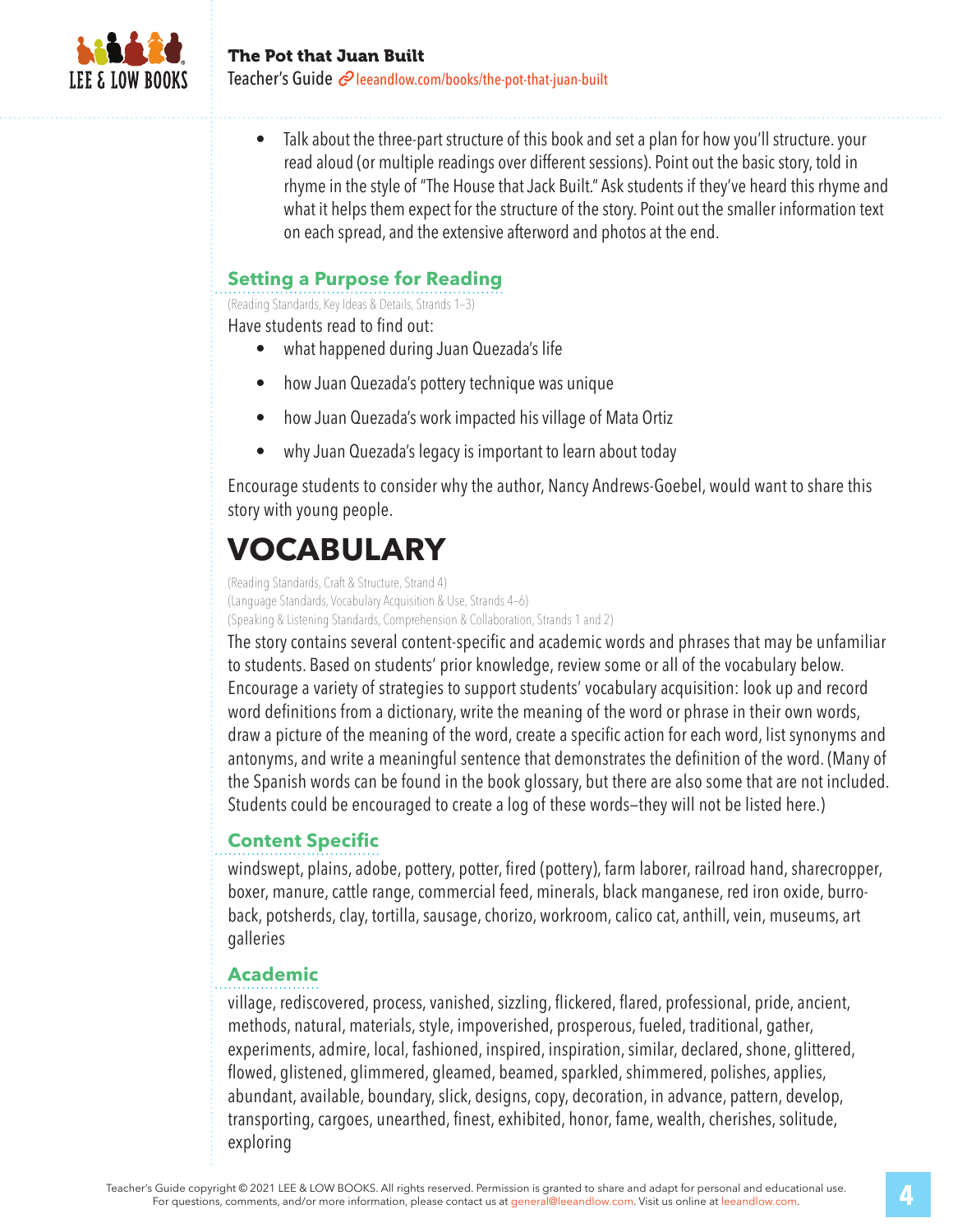

## **AFTER READING**

### **Discussion Questions**

After students have read the book, use these or similar questions to generate discussion, enhance comprehension, and develop appreciation for the content. Encourage students to refer to passages and/or illustrations in the book to support their responses. **To build skills in close reading of a text, students should cite textual evidence with their answers.**

## **Literal Comprehension**

(Reading Standards, Key Ideas & Details, Strands 1–3)

(Speaking & Listening Standards, Comprehension & Collaboration, Strands 1–3 and Presentation of Knowledge & Ideas, Strand 4)

- **1.** Where was Juan Quezada born? Where did he move as a child? What happened there?
- **2.** What jobs did Juan Quezada have?
- **3.** How does Juan Quezada fire his pottery?
- **4.** How does Juan Quezada make paint and brushes?
- **5.** What did Juan find when he was twelve? What happened because of that discovery? What did his mother say about him?
- **6.** How does Juan polish his pots? Where does he get his tools?
- **7.** How does Juan make the shape of his pots?
- **8.** Where does Juan get his clay?
- **9.** How does Juan get the ideas for the designs on his pots?
- **10.** How did ants help Juan?
- **11.** What does Juan do with his pots when they are finished?
- **12.** What is Juan's favorite thing to do as an adult?

### **Extension/Higher Level Thinking**

(Reading Standards, Key Ideas & Details, Strands 2 and 3 and Craft & Structure, Strands 4 and 6)

(Speaking & Listening Standards, Comprehension & Collaboration, Strands 1–3 and Presentation of Knowledge & Ideas, Strand 4)

- **1.** How do Juan's life experiences show that he's "never been afraid of hard work?"
- **2.** Why do you think Juan, "takes pride in using ancient methods and natural materials in his pottery making?" How do his techniques help make his pottery special?
- **3.** Why do you think Juan Quezada taught his family and neighbors about making pottery?
- **4.** Why do you think potters fire their clay pieces? How do you think Juan learned that manure from cows who were fed grass made the best fuel?
- **5.** Why do you think Juan is so particular about the way he makes his paint and brushes? What does this say about him as a person?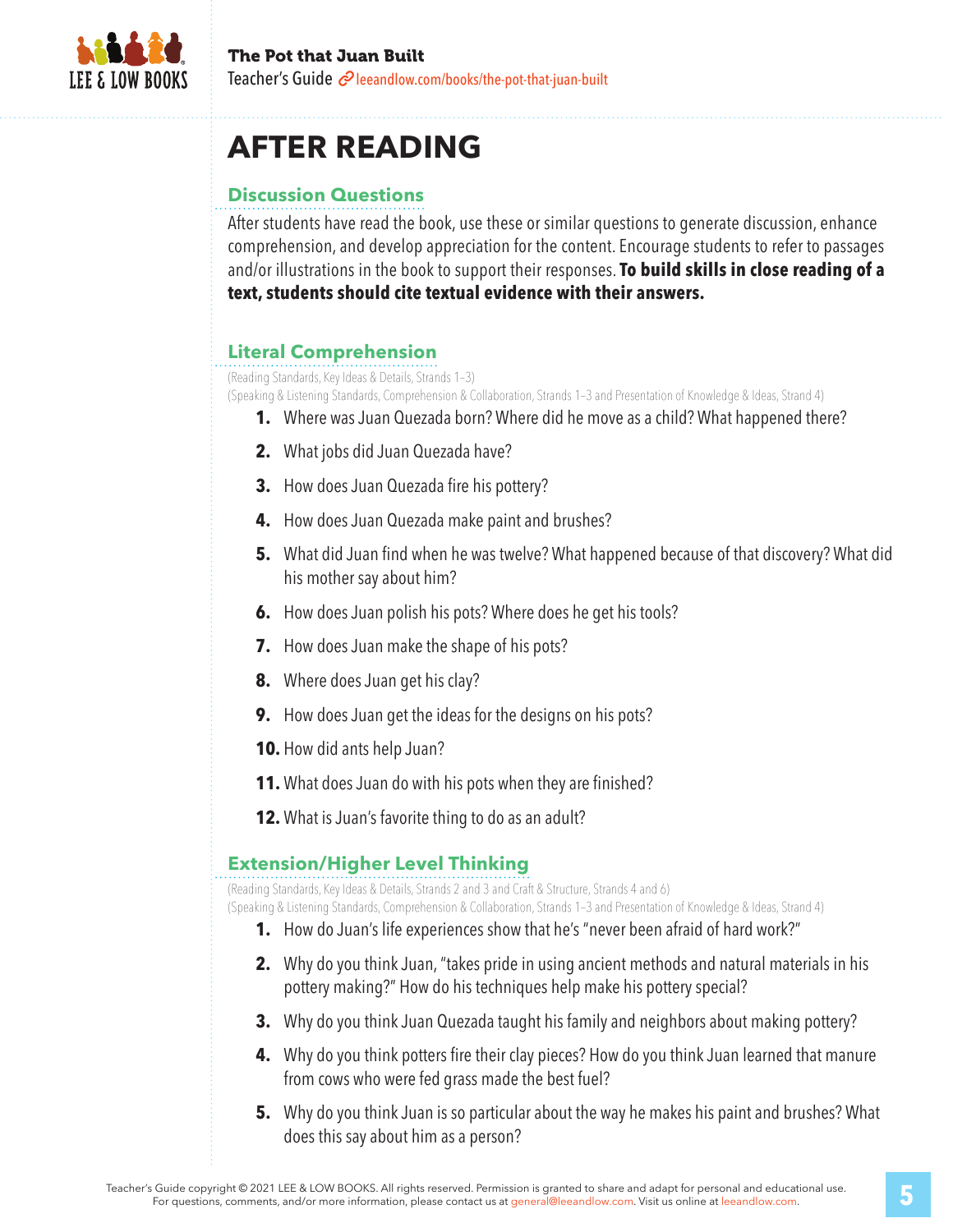

- **6.** What do you think went through Juan's head when he found the potsherds as a twelve-yearold? What does his response to finding them say about him as a person?
- **7.** Why do you think bones, stones, and beans work well for Juan as polishing tools? Act out how he might look while polishing a pot.
- **8.** Based on what you know so far about Juan, why do you think he chooses to work in a small workroom at home? Why is that a good workspace for him?
- **9.** The book says, "Juan never plans the decoration in advance. He lets the pattern develop as he paints it onto the clay pot." Would you like creating art this way? Why or why not?
- **10.** Why do you think the author included the story about the ants? What does this story tell us about Juan as a person and an artist?
- **11.** What reasons do you think the Mexican president had for awarding Juan Quezada the National Arts and Science Award?
- **12.** Why do you think people like Juan and others take pride in traditional ways of doing or making things?
- **13.** Why is Juan Quezada's story important to the people of his village? Why is his story important to the art world? What aspect of the story do you think is most important to Juan, based on what you've read about him? What is most important about his story to you? Why do you think the author chose to tell this story?

### **Reader's Response**

(Writing Standards, Text Types & Purposes, Strands 1–3 and Production & Distribution of Writing, Strands 4–6)

Use the following questions and writing activities to help students practice active reading and personalize their responses to the book. **Suggest that students respond in reader's response journals, essays, or oral discussion.** You may also want to set aside time for students to share and discuss their written work.

- **1.** Choose one of the scenes below to imagine as a simple 3-part comic strip. Include thought bubbles to show what the people might have been thinking and feeling at each part: 1) Juan finds the potsherds, gets the idea to try to make similar pottery, and starts experimenting; 2) Another local potter learns from Juan and becomes successful; 3) Anthropologist Spencer MacCallum hears about Juan Quezada, goes to find him, and helps him become better known.
- **2.** Make a list of examples of how Juan Quezada is extremely detail-oriented in his work. How does being detail-oriented help someone achieve success? Describe an activity from your life in which it is helpful to be extremely detail-oriented and give several examples.
- **3.** Make a two-column list of the local resources Juan Quezada uses to create his pottery and how he uses each one. Write about an example of how someone in your community use local resources – or how you think they should!
- **4.** Why is it important for people to know the story of Juan Quezada? What could other artists or makers, no matter their craft, learn from the story of Juan Quezada? Give at least three specific examples from the book to support your ideas.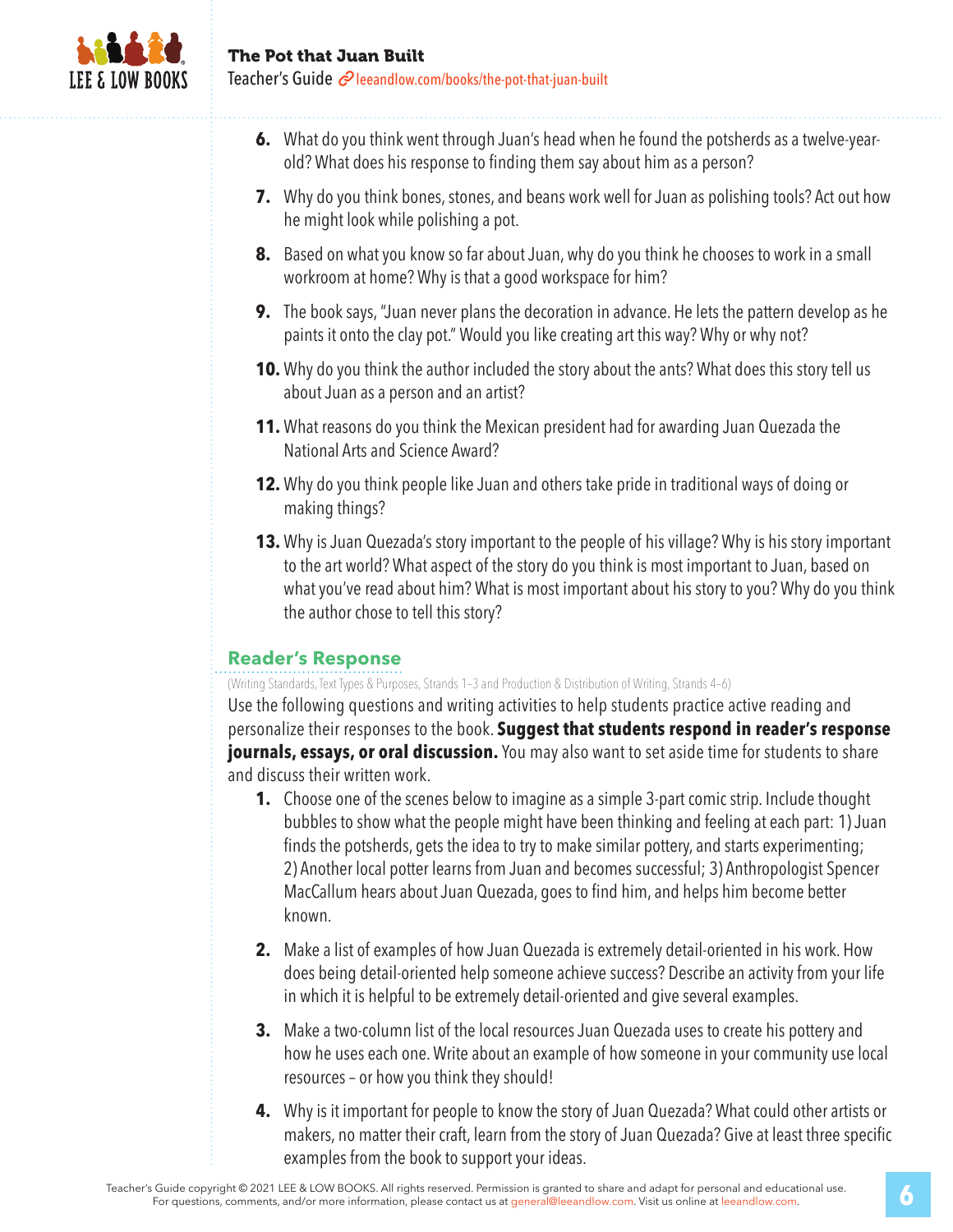

**5.** How is Juan Quezada both a link to the past and a bridge to the future?

### **ELL Teaching Activities**

(Speaking & Listening Standards, Comprehension & Collaboration, Strands 1–3 and Presentation of Knowledge & Ideas, Strands 4–6) (Language Standards, Vocabulary Acquisition & Use, Strands 4–6)

These strategies might be helpful to use with students who are English Language Learners.

- **1.** Assign ELL students to partner-read the story with strong English readers/speakers. Students can alternate reading between pages, repeat passages after one another, or listen to the more fluent reader.
- **2.** The Spanish version, *La vasija que Juan fabricó* (https://www.leeandlow.com/books/la-vasijaque-juan-fabrico) presents amble opportunity here to encourage students to engage with both languages. Have one student read the English translation and one student read Spanish translation (if applicable in your classroom). Both students who are reading the translations should be biliterate in both English and Spanish. Ask students to compare their experiences. What was it like reading the story in English? What was it like reading the story in Spanish? Have students discuss the different translations and how they are similar/different.
- **3.** Have each student write three questions about the story. Then let students pair up and discuss the answers to the questions.
- **4.** After reading the book once, give students cards with simple illustrations showing the steps for making a pot (e.g., digging clay, shaping the clay, polishing the pot, painting the pot, gathering fuel, firing the pot, giving it away or selling it). Have students put the cards in order of the actual process. Then, as you read the book again, have them point to the stage in the process that's being described. Reinforce how the book shares the steps out of order.
- **5.** Have students draw simple pictures of Juan as a baby, adolescent, adult, and old man. Orally or in writing, discuss important events that happened at each stage of his life.
- **6.** Have students give a short talk about a type of artwork or other creative activity they enjoy. If needed, provide guiding subtopics such as "materials and tools," "steps," and "product."
- **7.** The book contains some content-specific and academic words that may be unfamiliar to students. Based on students' prior knowledge, review some or all of the vocabulary. Expose English Language Learners to multiple vocabulary strategies. Have students make predictions about word meanings, look up and record word definitions from a dictionary, write the meaning of the word or phrase in their own words, draw a picture of the meaning of the word, list synonyms and antonyms, create an action for each word, and write a meaningful sentence that demonstrates the definition of the word.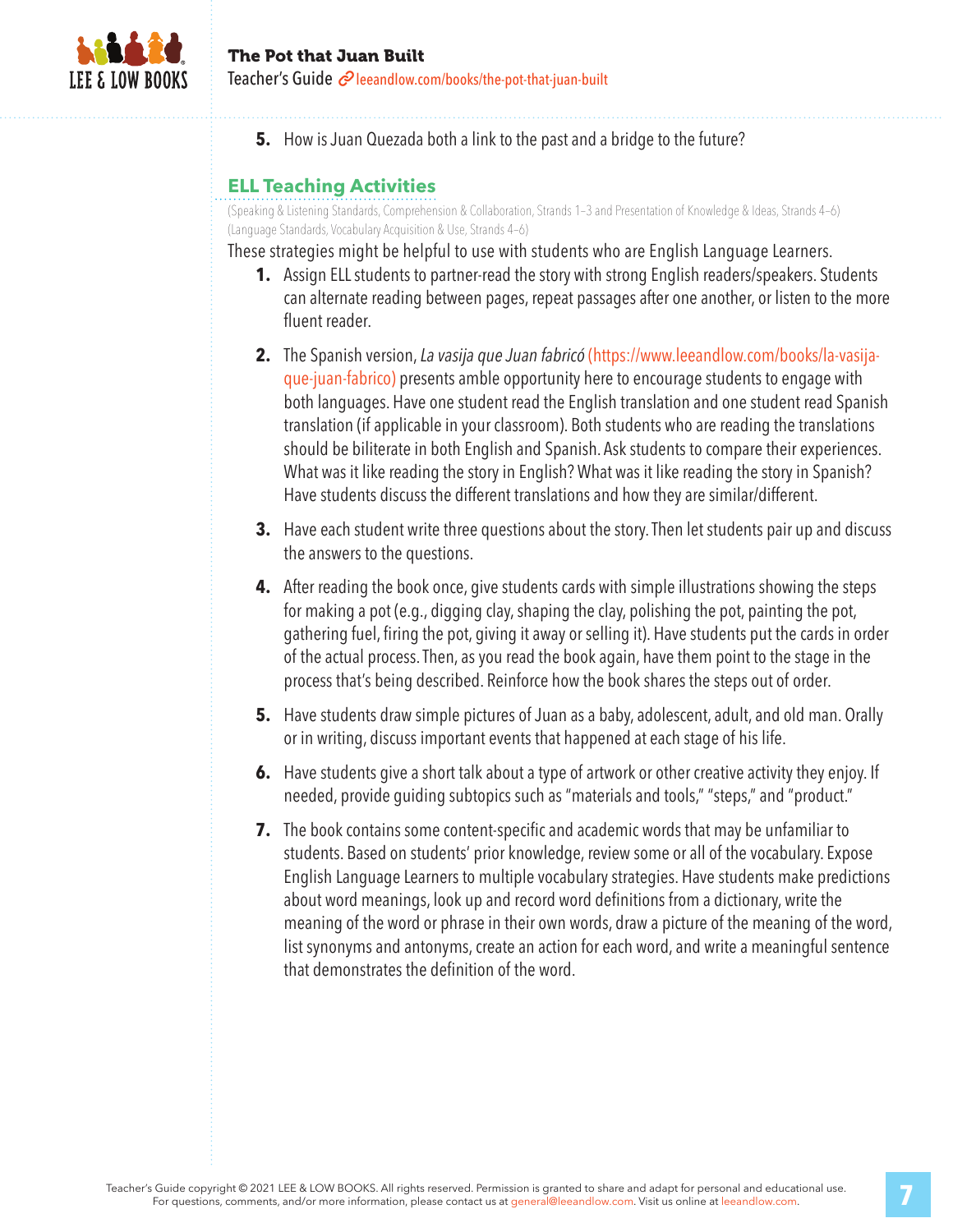

#### **Social and Emotional Learning**

(Reading Standards, Key Ideas & Details, Strands 1-3 and Craft & Structure, Strands 4-6) (Speaking & Listening Standards, Comprehension & Collaboration, Strands 1–3 and Presentation of Knowledge & Ideas, Strand 4) (Writing Standards, Text Types & Purposes, Strands 1–2 and Production & Distribution of Writing, Strands 4–6) (Language Standards, Vocabulary Acquisition & Use, Strands 6)

Social and emotional learning involves being aware of and regulating emotions for healthy development. In addition to understanding one's own feelings, strong socio-emotional development allows individuals to develop empathy for others and to establish and maintain relationships.

Use the following prompts to help students study the socio-emotional aspects of this book.

- **1.** Give students examples of events from Juan's life and ask them to show how his face and body might have looked based on the emotions he likely experienced at that time.
- **2.** Discuss some of the character traits and habits that helped Juan be so successful, such as curiosity, determination/perseverance, patience, and helpfulness. Ask, "How could trying to develop these traits in yourself help you succeed? How might you push yourself to be more [curious, determined, etc.]?
- **3.** Brainstorm potential challenging scenarios that may have happened for Juan while he worked to learn pottery and create his art (e.g., a technique didn't work as planned, a pot broke.) Discuss how someone with Juan's character traits would likely respond and move forward. Talk about how these principles could apply to how students cope with their own challenges.
- **4.** Discuss the idea of the "ripple effect." How did Juan's actions and choices create positive change that spread far beyond his own life?

## **INTERDISCIPLINARY ACTIVITIES**

(Introduction to the Standards, page 7: Students who are college and career ready must be able to build strong content knowledge, value evidence, and use technology and digital media strategically and capably)

Use some of the following activities to help students integrate their reading experiences with other curriculum areas. These can also be used for extension activities, for advanced readers, and for building a home-school connection.

## **English/Language Arts**

(Reading Standards, Key Ideas and Details, Strands 1–3, Craft and Structure, Strands 4–6, Integration of Knowledge & Ideas, Strands 7–9, Range of Reading of Text Complexity, Strand 10)

(Writing Standards, Text Types & Purposes, Strands 1–3, Production & Distribution of Writing, Strands 4 and 6, Research to Build & Present Knowledge, Strands 7–9, Range of Writing, Strand 10)

(Speaking and Listening Standards, Comprehension and Collaboration, Strands 1–3, Presentation of Knowledge and Ideas, Strands 4–6)

- Study the rhyme and repetition of the story text. Read other versions of "The House that Jack Built" and note similarities in structure. Choose a topic to create your own shared or individual stories about using the same repeating structure.
- Compare *The Pot that Juan Built* to another story about an artisan using traditional techniques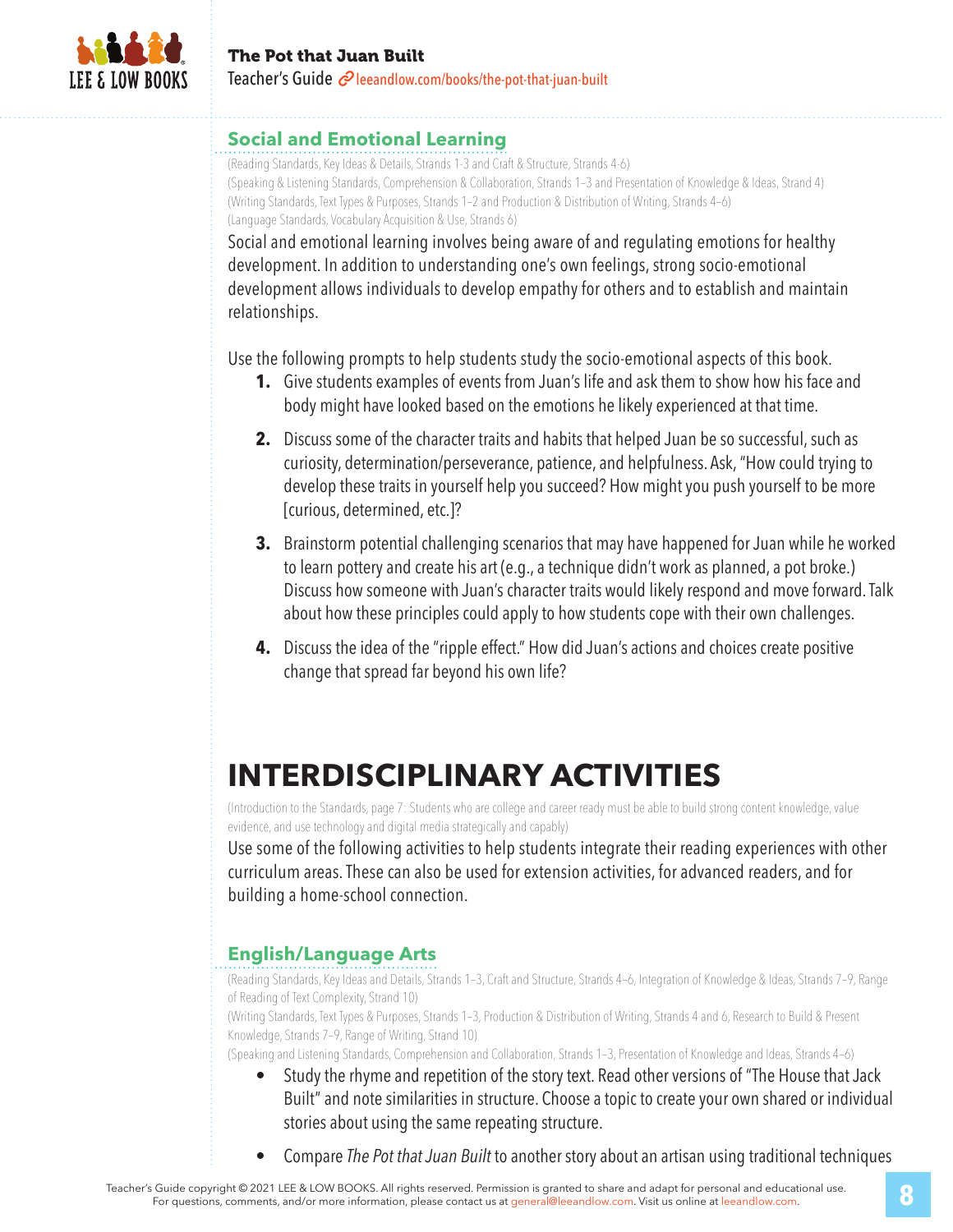

to create art and/or have a positive impact on their community, such as *Rainbow Weaver/ Tejedora del arcoiris* (https://www.leeandlow.com/books/rainbow-weaver-tejedora-del-arcoiris). Discuss connections between texts.

- Reflect on Spencer MacCallum's comment that Juan Quezada's life is like a "true fairy tale." Read one or more fairy tales, such as *Domitila: A Cinderella Tale from the Mexican Tradition*  (https://www.leeandlow.com/books/domitila). Talk about common themes in the fairy tales and the story of Juan Quezada's life.
- Make a list of art terms introduced in the book such as: fire a pot, clay, pinch, pattern, knead. Practice using context clues in the main text and, if needed, outside resources, to define the terms. Divide the words into logical categories, such as "tools," "materials" and "techniques." Have small groups or pairs of students research other art forms and make lists of key vocabulary using the same process.
- Have students make a flow chart to illustrate the steps Juan Quezada follows to make his pottery. Have them add call-out bubbles with helpful hints and special details, based on the information included in the main text and the afterword.
- Assign students to write an ad for the pottery of Juan Quezada. Point out that students can find ideas for promoting his work in the book. For example, an ad might focus on the traditional aspect of his work or the fact that he uses only natural resources for his materials. An ad might describe his work using some of the vocabulary from the book.
- Read the description in the afterword of the art history museum that Juan Quezada dreams could be built in Mata Ortiz. Based on his quote, have students draw a rendering of the potential museum. Then ask them to imagine more details in drawing or writing, using other information from the book as a rationale for their ideas.

### **Social Studies/Geography**

(Reading Standards, Key Ideas and Details, Strands 1–3, Craft and Structure, Strands 4–6, Integration of Knowledge & Ideas, Strands 7–9, Range of Reading of Text Complexity, Strand 10)

(Writing Standards, Text Types & Purposes, Strands 1–3, Production & Distribution of Writing, Strands 4 and 6, and Research to Build & Present Knowledge, Strands 7–9, Range of Writing, Strand 10)

(Speaking and Listening Standards, Comprehension and Collaboration, Strands 1–3, Presentation of Knowledge and Ideas, Strands 4–6)

- Have students locate Mexico on a map. Point out that Mexico shares a border with the United States. Then have students use the map to find the state of Chihuahua, the Sierra Madre Mountains, the Palanganas River, and Mata Ortiz (or its approximate location, based on the book details).
- Have students work in small groups to create an illustrated timeline of events from Juan Quezada's life, using information from the book and afterword.
- Using the main text and information from the afterword, have students make a chart comparing life in the village of Mata Ortiz before and after Juan Quezada made it a pottery center. Relate the changes that occurred to changes in your own community over time, or in a location that you study as part of your social studies curriculum.
- Have interested students choose an earlier time period in the history of Mata Ortiz to research,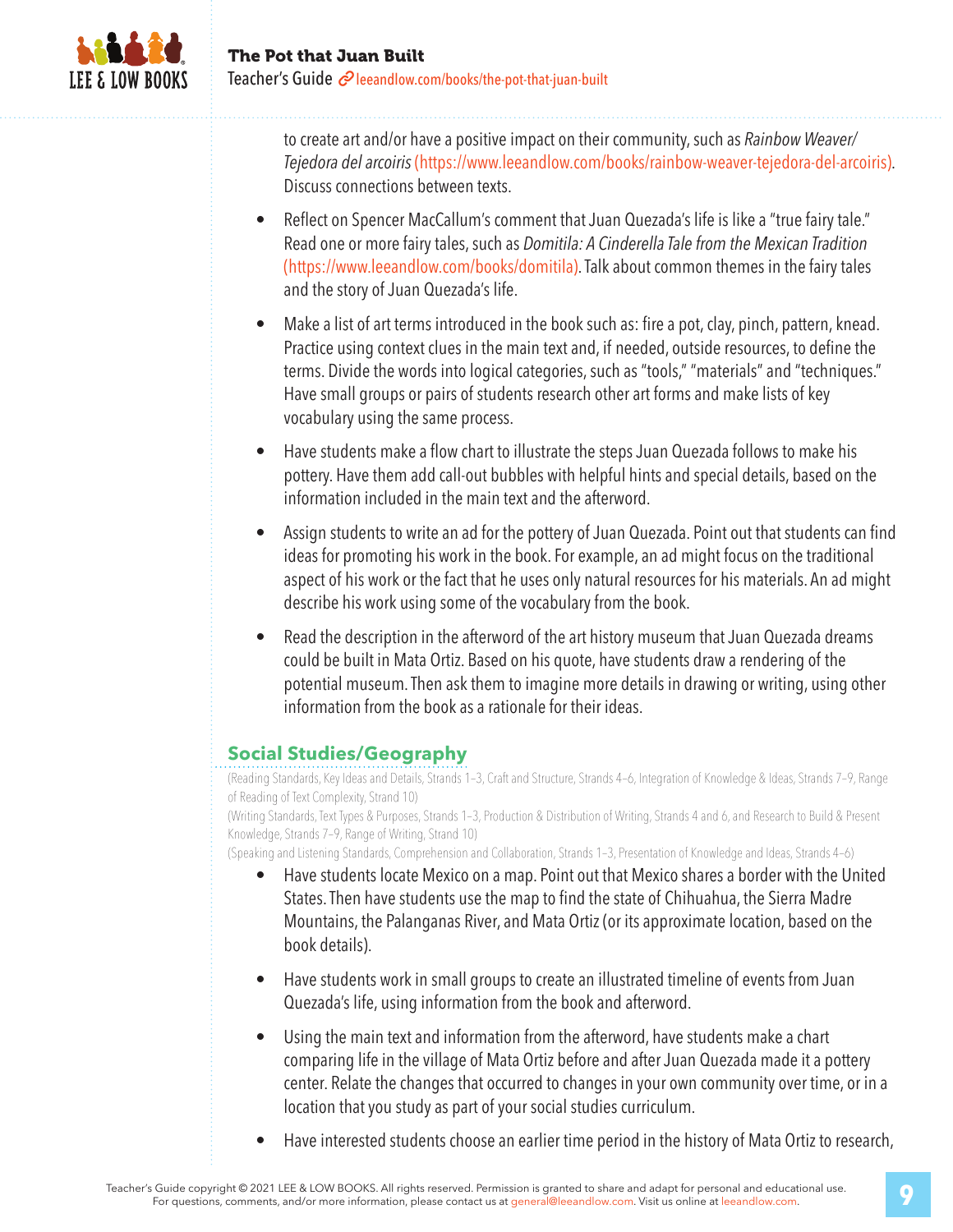

such as the time of the Casas Grandes civilization, the Apache tribal occupation, tor the Mexican Revolution. Have them share their findings with classmates.

### **Art, Media & Music**

(Reading Standards, Key Ideas and Details, Strands 1–3, Craft and Structure, Strands 4–6, Integration of Knowledge & Ideas, Strands 7–9, Range of Reading of Text Complexity, Strand 10)

(Writing Standards, Text Types & Purposes, Strands 1–3, Production & Distribution of Writing, Strands 4 and 6, Research to Build & Present Knowledge, Strands 7–9, and Range of Writing, Strand 10)

(Speaking and Listening Standards, Comprehension and Collaboration, Strands 1–3, Presentation of Knowledge and Ideas, Strands 4–6)

- Have students use clay to try Juan's pot shaping technique, making pieces into a "tortilla" and a "chorizo." For a more detailed pottery activity see https://www.leeandlow.com/educators/ homeschooling/make-a-clay-pot.
- Look at photos of Juan Quezada's pottery, such as those in this gallery: https://photos.google. com/share/AF1QipMIpv0ZOaA6AVOy\_60EtHkf5gR-rhzEjNEymt-QzxSuB7AXd5S-ytxKFweDbT 9Zdw?key=Q2VZZjdZZ1JfNEVCOHVzcnRQTnFESmxDOVRRY3Jn from the American Museum of Ceramic Art. Ask students what they notice about the painted designs. Ask them to imagine how each design may have evolved as Quezada worked. Give students a paper with an outline of a pot and ask them to create their own design with drawing tools or paints.
- Learn more about how artists in other fields use natural materials and tools. Make a list of natural resources and the ways they can be used in art. If possible, have students try using some of the items on your list.
- Experiment with making paints using different techniques. (Find a list of ideas and recipes at https://happyhooligans.ca/homemade-paint-kids/.) Ask students to list the pros and cons of each recipe tested. Compare these findings to potential pros and cons of the paint Juan makes.
- Talk about how ballads have been written celebrating Juan Quezada's impact on his community. Read a sample of ballads celebrating other individuals. What do they have in common? Brainstorm individuals students feel are worthy of being commemorated by a ballad, and maybe even try writing the words for one!

## **School-Home Connection**

(Reading Standards, Integration of Knowledge and Ideas, Strands 7 and 9)

 (Writing Standards, Text Types & Purposes, Strands 1-3, Production & Distribution of Writing, Strand 4, and Research to Build & Present Knowledge, Strands 7-9, Range of Writing, Strand 10)

(Speaking and Listening Standards, Comprehension and Collaboration, Strands 1-3, Presentation of Knowledge and Ideas, Strands 4-6)

- As a class, use the text and the afterword to write a short description of Juan Quezada to share with families, and several bullet points about Juan's hopes for his community. Have students ask adults at home about their own hopes and dreams for their community (either childhood or current.) Share responses at school and discuss connections among them.
- Arrange visits (in-person or virtual) with students' family members or local resources who create professionally or as a hobby. Ask them to share their creative process with students. Have students discuss connections to the book and between presenters.